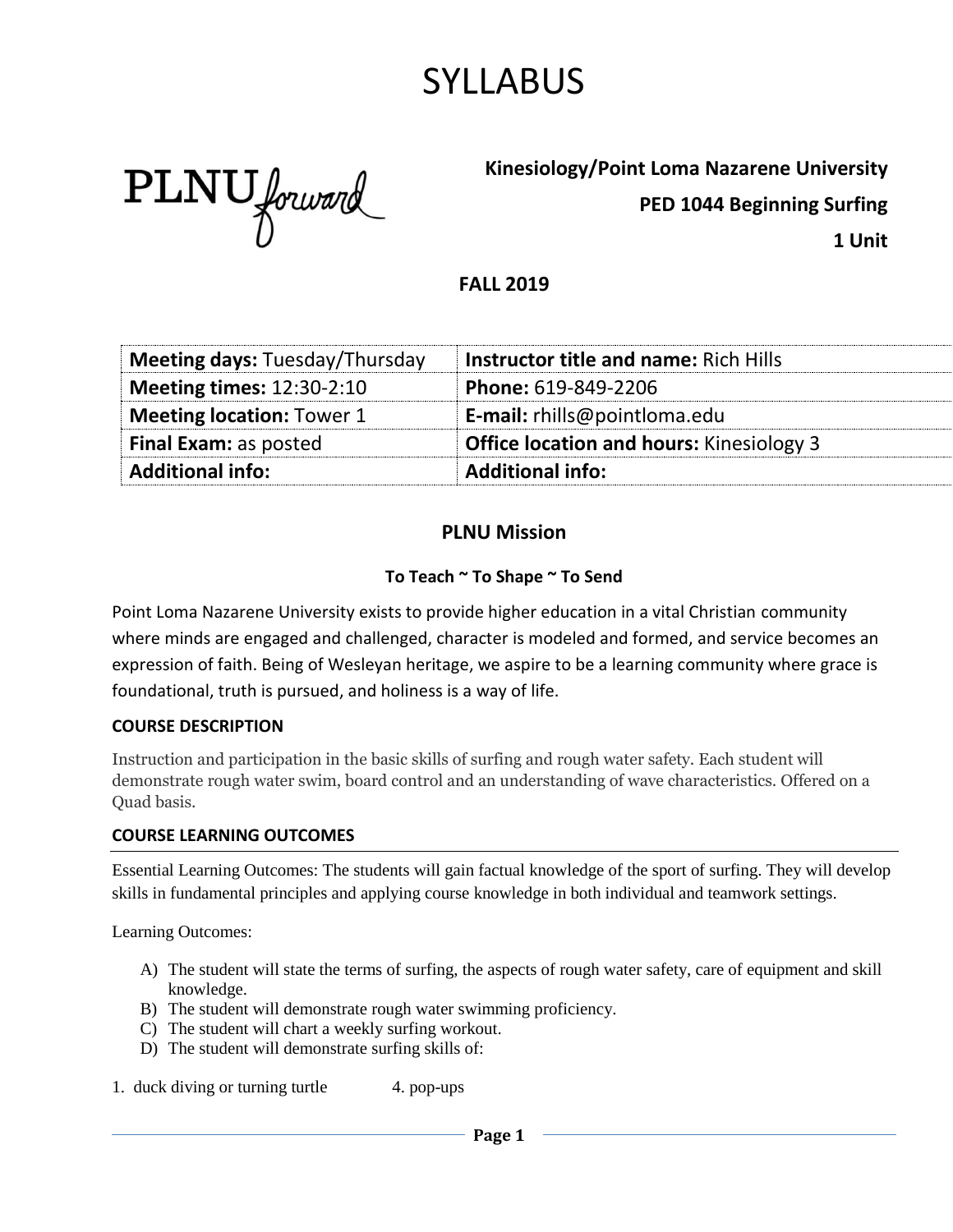- 2. paddling
- 3. dry land pop-ups 5. turning on board
- 

#### **COURSE CREDIT HOUR INFORMATION**

In the interest of providing sufficient time to accomplish the stated Course Learning Outcomes, this class meets the PLNU credit hour policy for a \_\_unit class delivered over \_\_\_ weeks. Specific details about how the class meets the credit hour requirement can be provided upon request.

#### COURSE SCHEDULE AND ASSIGNMENTS:

- Tuesdays/Thursdays we meet together at the pier
- Students will chart additional surf sessions and exercises each week
- 10/18 final written exam and surf proficiencies, turn in charting

#### **ASSESSMENT AND GRADING**

Evaluation:

|              | Written test $(A)$       | 30 pts.   |
|--------------|--------------------------|-----------|
|              | Skills<br>$1 - 6$ (D)    | $150$ pts |
|              | Rough water swim (B)     | 20 pts.   |
|              | Charting (C)             | 50 pts.   |
|              | Attendance/Participation | 100 pts.  |
|              | Total                    | 350 pts.  |
| <b>SCALE</b> |                          |           |
|              |                          |           |

### GRADE SCALE

| $90 - 100\% = A$<br>$60 - 69\% = D$<br>$70 - 79\% = C$<br>$80 - 89\% = B$ |
|---------------------------------------------------------------------------|
|---------------------------------------------------------------------------|

#### **INCOMPLETES AND LATE ASSIGNMENTS**

All assignments are to be submitted/turned in by the beginning of the class session when they are due—including assignments posted in Canvas. Incompletes will only be assigned in extremely unusual circumstances.

### **FINAL EXAMINATION POLICY** $\bigotimes$